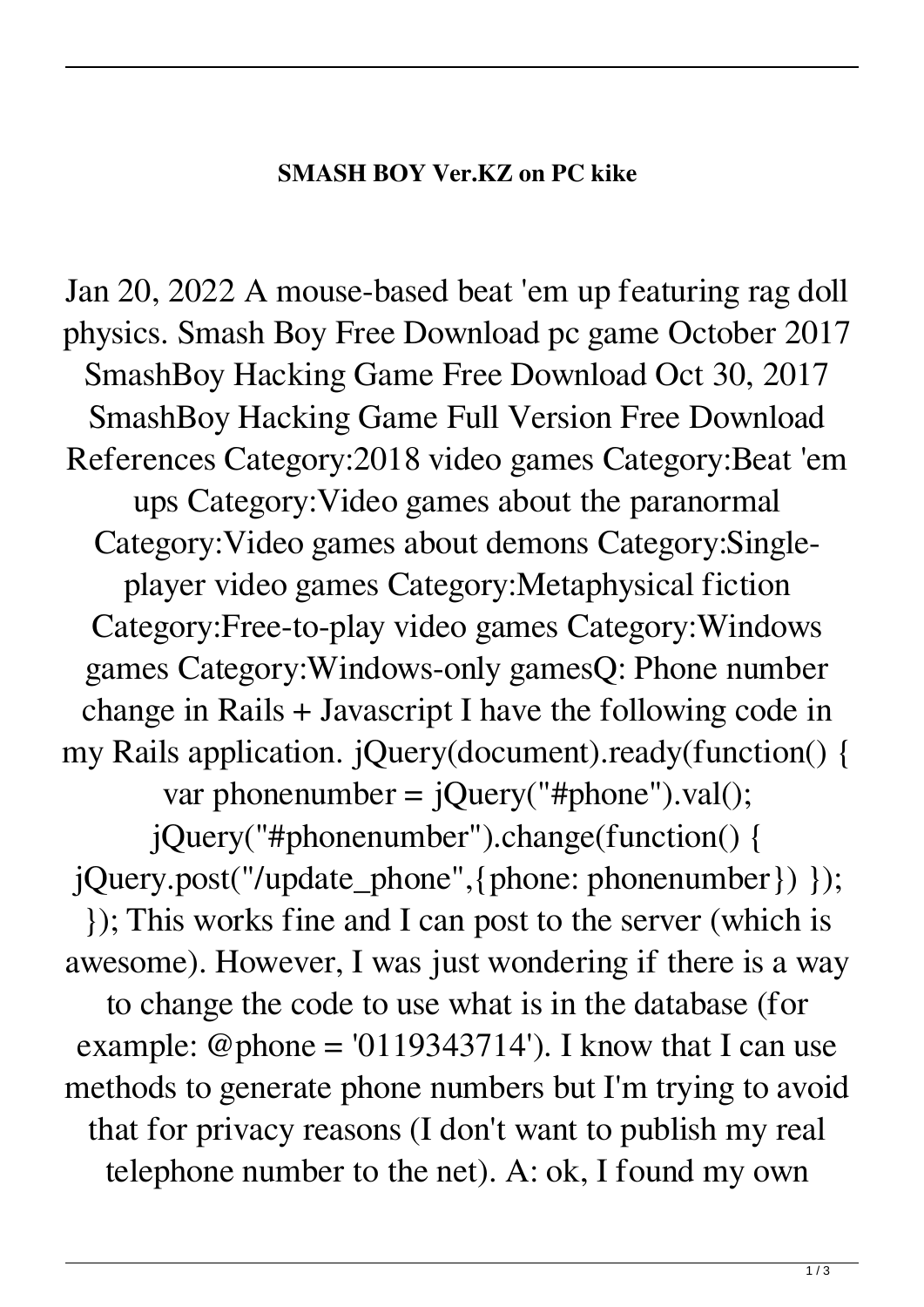answer, thanks to these guys: This can be achieved by using the attr\_nopost unless: 'setInputDefaults()' %> and function setInputDefaults() { var phonenumber = jQuery("#phone").val();

jQuery("#phonenumber").val(phonenumber); } This way, the phone can be changed from within a web browser.

## [Download](https://fancli.com/2l0uoo)

**[Download](https://fancli.com/2l0uoo)**